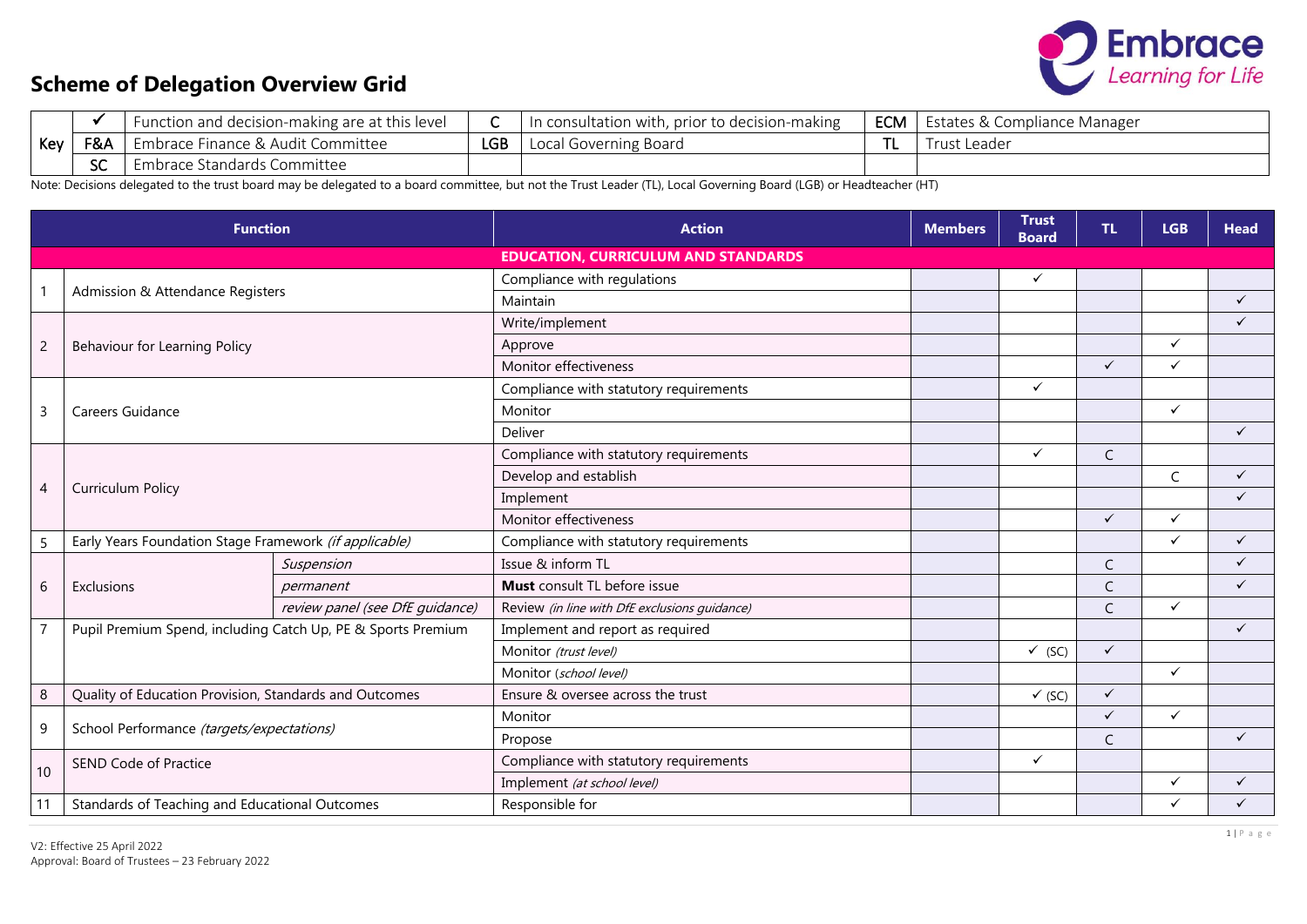|                |                                                      | <b>Function</b>                |          | <b>Action</b>                                           | <b>Members</b> | <b>Trust</b><br><b>Board</b> | TL.                                                                    | <b>LGB</b>             | <b>Head</b>  |
|----------------|------------------------------------------------------|--------------------------------|----------|---------------------------------------------------------|----------------|------------------------------|------------------------------------------------------------------------|------------------------|--------------|
|                |                                                      |                                |          | Write                                                   |                |                              | $\mathsf{C}$                                                           |                        | $\checkmark$ |
| 12             | Strategic School Improvement Plan (school)           |                                |          | Approve                                                 |                |                              |                                                                        | ✓                      |              |
|                |                                                      |                                |          | Monitor implementation and impact                       |                |                              | $\checkmark$                                                           | ✓                      |              |
|                |                                                      |                                |          | <b>ESTATES AND HEALTH &amp; SAFETY</b>                  |                |                              |                                                                        |                        |              |
| 13             | Buildings Insurance and Personal Liability Insurance |                                |          | Ensure in place                                         |                | $V$ (F&A)                    |                                                                        |                        |              |
| 14             | Capital Bids                                         |                                |          | Coordinate with Heads/ECM and submit                    |                |                              | $\checkmark$                                                           | $\mathsf{C}$           | $\mathsf{C}$ |
|                |                                                      | annual audit                   |          | Check completed & recommendations implemented           |                | $\checkmark$ (F&A)           | $\checkmark$<br>✓<br>$\checkmark$<br>$\checkmark$<br>✓<br>$\checkmark$ |                        |              |
|                |                                                      | awareness                      |          | Check staff aware of responsibilities                   |                |                              |                                                                        |                        | $\checkmark$ |
|                |                                                      |                                | trust    | Develop across trust                                    |                | $\checkmark$                 |                                                                        |                        |              |
|                |                                                      | culture                        | school   | Develop across school                                   |                |                              |                                                                        | ✓                      | $\checkmark$ |
|                |                                                      |                                | trust    | H&S trustee monitors effectiveness & implementation     |                | $\checkmark$                 |                                                                        |                        |              |
| 15             | Health and Safety                                    | governance                     | school   | H&S governor monitors effectiveness & implementation    |                |                              |                                                                        | $\checkmark$           |              |
|                |                                                      | implementation                 |          | Implement policy                                        |                |                              |                                                                        |                        | $\checkmark$ |
|                |                                                      | regulations                    |          | Ensure followed                                         |                | $V$ (F&A)                    |                                                                        | ✓                      | $\checkmark$ |
|                |                                                      | statutory                      | trust    | Ensure up-to-date and compliant                         |                |                              |                                                                        |                        |              |
|                |                                                      | training                       | school   | Ensure up-to-date and compliant                         |                |                              |                                                                        |                        | $\checkmark$ |
| 16             | IT Strategic Plan                                    |                                |          | Determine & approve                                     |                |                              |                                                                        |                        |              |
| 17             |                                                      |                                |          | Review annually with ECM & H&S governor                 |                |                              |                                                                        | C                      | $\checkmark$ |
| 18             | <b>Website Compliance</b>                            | Premises Improvement Programme |          | Compliance with statutory publishing requirements       |                |                              |                                                                        | ✓                      | $\checkmark$ |
|                |                                                      |                                |          | <b>FINANCE</b>                                          |                |                              |                                                                        |                        |              |
|                |                                                      |                                | audited  | Approve and present to members (annually)               |                | $\checkmark$                 |                                                                        | $\mathsf{C}$<br>✓<br>✓ |              |
|                | Annual Report & Accounts                             |                                | approved | Receive                                                 | $\checkmark$   |                              |                                                                        |                        |              |
|                |                                                      |                                |          | Recommend appointment to members                        |                | $\checkmark$                 |                                                                        |                        |              |
|                | Auditors (external)                                  |                                |          | Appoint                                                 | $\checkmark$   |                              |                                                                        |                        |              |
| 21             | Auditors' Report (external)                          |                                |          | Receive and respond                                     |                | $\checkmark$                 |                                                                        |                        |              |
| 22             | Benchmarking & Trust-wide Value for Money            |                                |          | Ensure robustness                                       |                | $V$ (F&A)                    |                                                                        |                        |              |
|                |                                                      |                                |          | Prepare proposed budget (head/central finance & LGB) &  |                |                              |                                                                        |                        | $\checkmark$ |
|                |                                                      |                                |          | submit to the trust for approval                        |                |                              |                                                                        |                        |              |
| 19<br>20<br>23 |                                                      |                                |          | Set/Approve (must support delivery of key priorities)   |                | $\checkmark$                 |                                                                        |                        |              |
|                | Budget (school)                                      |                                |          | Monitor (termly)                                        |                |                              |                                                                        |                        | $\checkmark$ |
|                |                                                      |                                |          | Implement individual school budget                      |                |                              |                                                                        |                        | $\checkmark$ |
|                |                                                      |                                |          | Approve significant in-year revisions requested by head |                | $V$ (F&A)                    |                                                                        |                        |              |
| 24             | Budget (trust)                                       |                                |          | Monitor (minimum three times a year)                    |                | $\checkmark$                 |                                                                        |                        |              |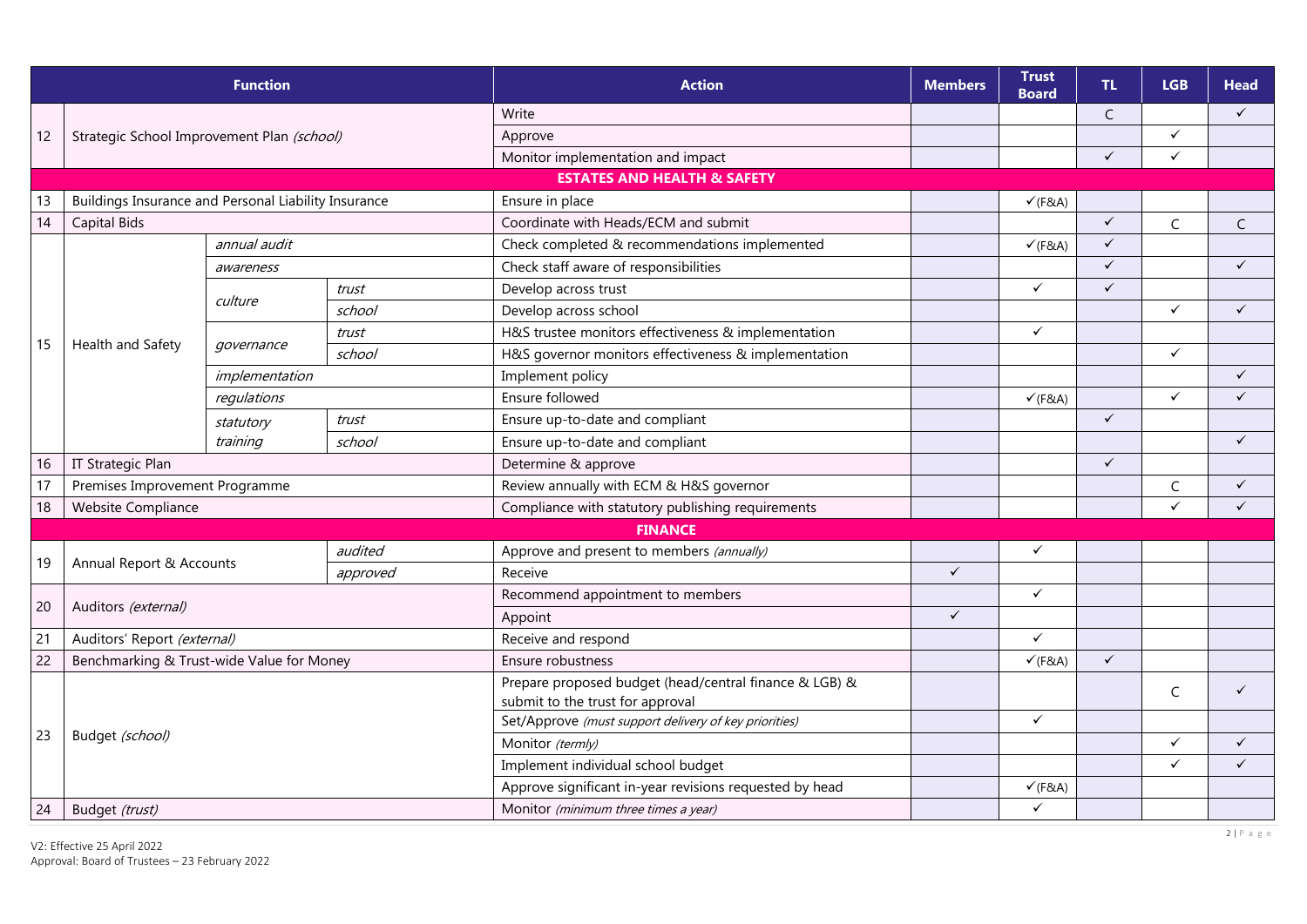|    | <b>Function</b>                                                             |                         | <b>Action</b>                                                   | <b>Members</b> | <b>Trust</b><br><b>Board</b> | TL.          | <b>LGB</b>   | <b>Head</b>  |
|----|-----------------------------------------------------------------------------|-------------------------|-----------------------------------------------------------------|----------------|------------------------------|--------------|--------------|--------------|
|    |                                                                             |                         | Set/Approve (must support delivery of key priorities)           |                | ✓                            |              |              |              |
| 25 | <b>Central Service Contribution</b>                                         |                         | Review and determine (annually)                                 |                | $\checkmark$                 | $\mathsf{C}$ | $\mathsf{C}$ |              |
| 26 | Charging and Remissions Policy                                              |                         | Publish approved policy on school website                       |                |                              |              |              | $\checkmark$ |
| 27 | Contracts/Orders up to delegated limits (see Financial Procedures)          |                         | Approve (differs, according to financial limits)                |                | $\checkmark$                 | ✓            | ✓            | $\checkmark$ |
|    |                                                                             |                         | Monitoring                                                      |                |                              |              |              | $\checkmark$ |
| 28 | Debts (school)                                                              |                         | Write off (differs according to limits in Financial Procedures) |                | $\checkmark$                 | $\checkmark$ |              |              |
| 29 | ESFA required reports and returns                                           |                         | Submit                                                          |                | $\checkmark$                 |              |              |              |
| 30 | <b>Financial Procedures</b><br>trust                                        |                         | Implement at school level                                       |                |                              |              | $\checkmark$ | $\checkmark$ |
| 31 | Financial Decision Levels (see Financial Procedures)                        |                         | Establish and agree/review decision levels and limits           |                | $\checkmark$                 | $\mathsf{C}$ |              |              |
| 32 | Fixed Assets (expenditure over £5,000)                                      |                         | Report to central finance team                                  |                |                              |              |              | $\checkmark$ |
| 33 | <b>Insurance Arrangements</b>                                               |                         | Monitor in place across the trust (annually)                    |                | $V$ (F&A)                    |              |              |              |
|    |                                                                             | trust                   | Monitor progress towards                                        |                | $\checkmark$                 |              |              |              |
| 34 | <b>Key Priorities</b>                                                       | schools                 | Monitor progress towards                                        |                |                              |              | $\checkmark$ |              |
|    |                                                                             |                         | Receive & monitor (monthly)                                     |                | $\checkmark$ Chair           | $\checkmark$ |              |              |
| 35 | Management Accounts and Forecasts                                           |                         | Receive & monitor (6 times a year)                              |                | $\checkmark$ (F&A)           |              |              |              |
| 36 | Payments up to delegated limits (see Financial Procedures)                  |                         | Approve (differs according to limits in Financial Procedures)   |                | $\checkmark$                 | $\checkmark$ | $\checkmark$ | $\checkmark$ |
| 37 | <b>Related Party Transactions</b>                                           |                         | Approve in advance of transaction                               |                |                              | $\checkmark$ |              |              |
| 38 | <b>Reporting Arrangements</b>                                               |                         | Agree                                                           |                | $\checkmark$                 | $\mathsf{C}$ | $\mathsf{C}$ | $\mathsf{C}$ |
|    | Risk Management (financial,                                                 | trust                   | Determine, register and evaluate levels of risk                 |                | $V$ (F&A)                    | $\mathsf{C}$ |              |              |
| 39 | educational, reputational & legal)                                          | schools                 | Determine, register and evaluate levels of risk                 |                |                              |              | $\checkmark$ | C            |
| 40 | Transfers (virements) Between Budget Headings (see Financial<br>Procedures) |                         | Approve                                                         |                |                              | <b>CFO</b>   |              |              |
|    |                                                                             |                         | <b>GOVERNANCE: PEOPLE</b>                                       |                |                              |              |              |              |
|    |                                                                             | <b>LGB</b>              | Appoint/remove                                                  |                |                              |              | $\checkmark$ |              |
| 41 | Clerk                                                                       | trust board             | Appoint/remove                                                  |                | $\checkmark$                 |              |              |              |
|    |                                                                             |                         | Appoint                                                         |                |                              |              | $\checkmark$ |              |
| 42 | <b>LGB Chair</b>                                                            |                         | Approve appointment                                             |                | $\checkmark$                 |              |              |              |
|    |                                                                             | all except parent/staff | Appoint/remove                                                  |                | $\checkmark$                 |              |              |              |
| 43 | <b>Local Governors</b>                                                      | parent/staff            | Arrange election/appointment                                    |                |                              |              | $\checkmark$ |              |
| 44 | Members                                                                     |                         | Appoint/remove                                                  | $\checkmark$   |                              |              |              |              |
| 45 | Safeguarding Trustee                                                        |                         | Appoint/remove                                                  |                | $\checkmark$                 |              |              |              |
| 46 | Safeguarding Governor                                                       |                         | Appoint/remove                                                  |                |                              |              | $\checkmark$ |              |
| 47 | <b>SEND Trustee</b>                                                         |                         | Appoint/remove                                                  |                | $\checkmark$                 |              |              |              |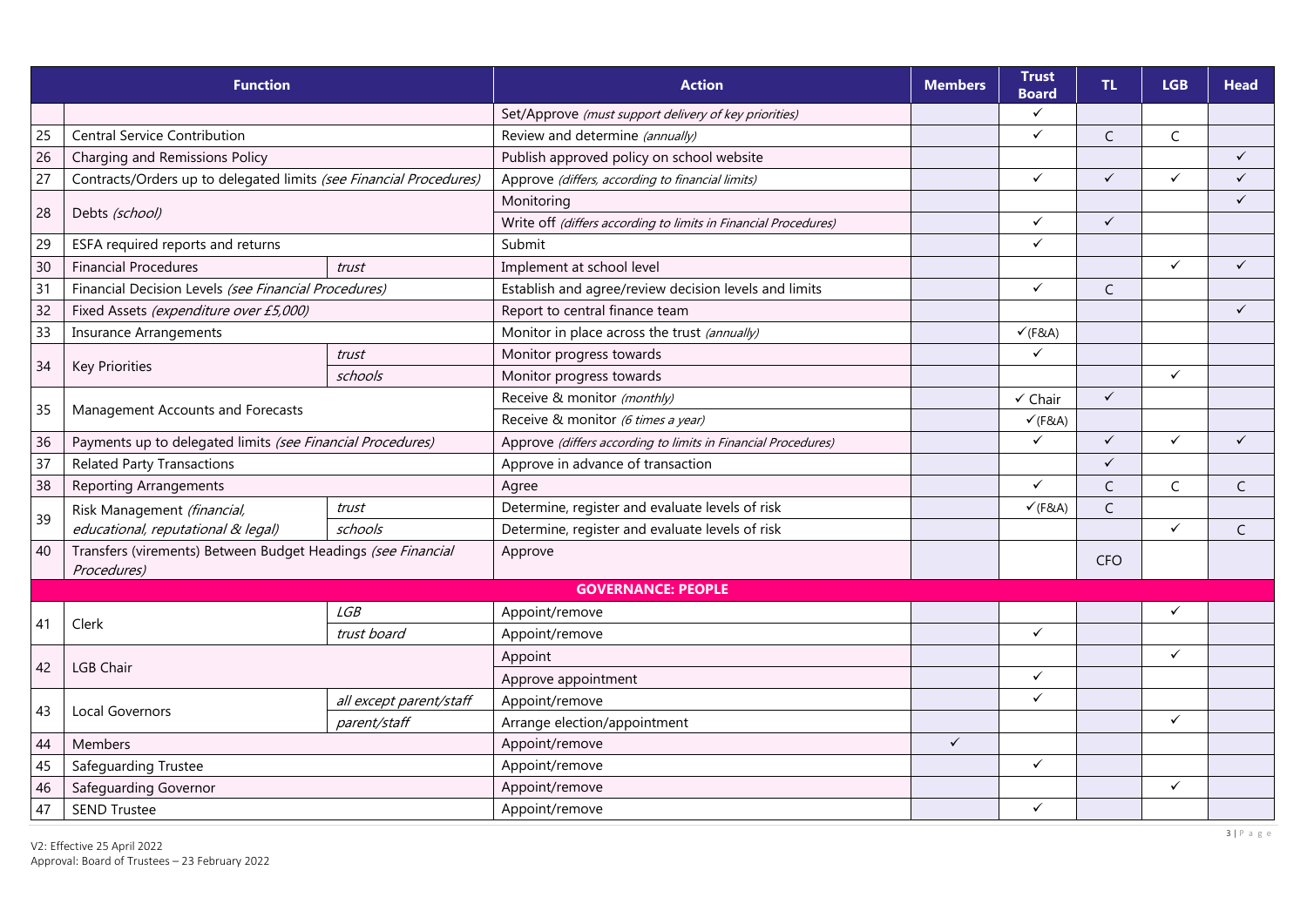| $\checkmark$<br>Appoint/remove<br><b>SEND Governor</b><br>48<br>$\checkmark$<br>trust board<br>Review<br>49<br>Succession Planning<br><b>LGB</b><br>$\checkmark$<br>Review<br>$\checkmark$<br>50<br>Appoint/remove<br>Trust Board Committee Chairs<br>51<br>$\checkmark$<br>Trust Board Finance & Audit Committee<br>Appoint<br>✓<br>$\checkmark$<br>52<br>Appoint/remove<br>Trustees<br><b>GOVERNANCE</b><br>Annual Report on Trust Performance<br>$\checkmark$<br>53<br>Submit to members & publish on website (annually)<br>54<br>$\checkmark$<br>Articles of Association<br>Review and agree<br>55<br>$\checkmark$<br><b>ESFA Reports and Returns</b><br>Ensure submitted<br>$\mathsf{C}$<br>Ensure maintained & publish on trust website<br>$\checkmark$<br>✓<br>trust board<br>Governance Arrangements, Meeting<br>56<br>Attendance & Register of Interests<br>$\checkmark$<br><b>LGB</b><br>Ensure maintained & publish on school website<br>$\checkmark$<br>$\checkmark$<br>57<br>Governance Structure for the Trust<br>Establish/review<br>$\checkmark$<br>$\checkmark$<br>58<br>Attend<br>Inspections (Ofsted/SIAMS)<br>school<br>59<br>$\checkmark$<br>Scheme of Delegation<br>Review (2-yearly)<br>$\mathsf{C}$<br>C<br>$\checkmark$<br>trust board<br>Complete (2-yearly)<br>Skills Audit<br>60<br>LGB<br>$\checkmark$<br>Complete (2-yearly)<br>$\checkmark$<br>trust board committees<br>Review (annually)<br><b>LGB</b><br>$\checkmark$<br>Review (annually)<br>Terms of Reference<br>61<br>LGB sub-committees<br>$\checkmark$<br>Review (annually)<br><b>HUMAN RESOURCES</b><br>Consider<br>62<br>Appeals: HR-related<br>At one level above the initial decision maker |  |  |  |                                              |  |  |              |  |
|-----------------------------------------------------------------------------------------------------------------------------------------------------------------------------------------------------------------------------------------------------------------------------------------------------------------------------------------------------------------------------------------------------------------------------------------------------------------------------------------------------------------------------------------------------------------------------------------------------------------------------------------------------------------------------------------------------------------------------------------------------------------------------------------------------------------------------------------------------------------------------------------------------------------------------------------------------------------------------------------------------------------------------------------------------------------------------------------------------------------------------------------------------------------------------------------------------------------------------------------------------------------------------------------------------------------------------------------------------------------------------------------------------------------------------------------------------------------------------------------------------------------------------------------------------------------------------------------------------------------------------------------------------------------------------------------|--|--|--|----------------------------------------------|--|--|--------------|--|
|                                                                                                                                                                                                                                                                                                                                                                                                                                                                                                                                                                                                                                                                                                                                                                                                                                                                                                                                                                                                                                                                                                                                                                                                                                                                                                                                                                                                                                                                                                                                                                                                                                                                                         |  |  |  |                                              |  |  |              |  |
|                                                                                                                                                                                                                                                                                                                                                                                                                                                                                                                                                                                                                                                                                                                                                                                                                                                                                                                                                                                                                                                                                                                                                                                                                                                                                                                                                                                                                                                                                                                                                                                                                                                                                         |  |  |  |                                              |  |  |              |  |
|                                                                                                                                                                                                                                                                                                                                                                                                                                                                                                                                                                                                                                                                                                                                                                                                                                                                                                                                                                                                                                                                                                                                                                                                                                                                                                                                                                                                                                                                                                                                                                                                                                                                                         |  |  |  |                                              |  |  |              |  |
|                                                                                                                                                                                                                                                                                                                                                                                                                                                                                                                                                                                                                                                                                                                                                                                                                                                                                                                                                                                                                                                                                                                                                                                                                                                                                                                                                                                                                                                                                                                                                                                                                                                                                         |  |  |  |                                              |  |  |              |  |
|                                                                                                                                                                                                                                                                                                                                                                                                                                                                                                                                                                                                                                                                                                                                                                                                                                                                                                                                                                                                                                                                                                                                                                                                                                                                                                                                                                                                                                                                                                                                                                                                                                                                                         |  |  |  |                                              |  |  |              |  |
|                                                                                                                                                                                                                                                                                                                                                                                                                                                                                                                                                                                                                                                                                                                                                                                                                                                                                                                                                                                                                                                                                                                                                                                                                                                                                                                                                                                                                                                                                                                                                                                                                                                                                         |  |  |  |                                              |  |  |              |  |
|                                                                                                                                                                                                                                                                                                                                                                                                                                                                                                                                                                                                                                                                                                                                                                                                                                                                                                                                                                                                                                                                                                                                                                                                                                                                                                                                                                                                                                                                                                                                                                                                                                                                                         |  |  |  |                                              |  |  |              |  |
|                                                                                                                                                                                                                                                                                                                                                                                                                                                                                                                                                                                                                                                                                                                                                                                                                                                                                                                                                                                                                                                                                                                                                                                                                                                                                                                                                                                                                                                                                                                                                                                                                                                                                         |  |  |  |                                              |  |  |              |  |
|                                                                                                                                                                                                                                                                                                                                                                                                                                                                                                                                                                                                                                                                                                                                                                                                                                                                                                                                                                                                                                                                                                                                                                                                                                                                                                                                                                                                                                                                                                                                                                                                                                                                                         |  |  |  |                                              |  |  |              |  |
|                                                                                                                                                                                                                                                                                                                                                                                                                                                                                                                                                                                                                                                                                                                                                                                                                                                                                                                                                                                                                                                                                                                                                                                                                                                                                                                                                                                                                                                                                                                                                                                                                                                                                         |  |  |  |                                              |  |  |              |  |
|                                                                                                                                                                                                                                                                                                                                                                                                                                                                                                                                                                                                                                                                                                                                                                                                                                                                                                                                                                                                                                                                                                                                                                                                                                                                                                                                                                                                                                                                                                                                                                                                                                                                                         |  |  |  |                                              |  |  |              |  |
|                                                                                                                                                                                                                                                                                                                                                                                                                                                                                                                                                                                                                                                                                                                                                                                                                                                                                                                                                                                                                                                                                                                                                                                                                                                                                                                                                                                                                                                                                                                                                                                                                                                                                         |  |  |  |                                              |  |  | $\checkmark$ |  |
|                                                                                                                                                                                                                                                                                                                                                                                                                                                                                                                                                                                                                                                                                                                                                                                                                                                                                                                                                                                                                                                                                                                                                                                                                                                                                                                                                                                                                                                                                                                                                                                                                                                                                         |  |  |  |                                              |  |  |              |  |
|                                                                                                                                                                                                                                                                                                                                                                                                                                                                                                                                                                                                                                                                                                                                                                                                                                                                                                                                                                                                                                                                                                                                                                                                                                                                                                                                                                                                                                                                                                                                                                                                                                                                                         |  |  |  |                                              |  |  | $\checkmark$ |  |
|                                                                                                                                                                                                                                                                                                                                                                                                                                                                                                                                                                                                                                                                                                                                                                                                                                                                                                                                                                                                                                                                                                                                                                                                                                                                                                                                                                                                                                                                                                                                                                                                                                                                                         |  |  |  |                                              |  |  | C            |  |
|                                                                                                                                                                                                                                                                                                                                                                                                                                                                                                                                                                                                                                                                                                                                                                                                                                                                                                                                                                                                                                                                                                                                                                                                                                                                                                                                                                                                                                                                                                                                                                                                                                                                                         |  |  |  |                                              |  |  |              |  |
|                                                                                                                                                                                                                                                                                                                                                                                                                                                                                                                                                                                                                                                                                                                                                                                                                                                                                                                                                                                                                                                                                                                                                                                                                                                                                                                                                                                                                                                                                                                                                                                                                                                                                         |  |  |  |                                              |  |  |              |  |
|                                                                                                                                                                                                                                                                                                                                                                                                                                                                                                                                                                                                                                                                                                                                                                                                                                                                                                                                                                                                                                                                                                                                                                                                                                                                                                                                                                                                                                                                                                                                                                                                                                                                                         |  |  |  |                                              |  |  |              |  |
|                                                                                                                                                                                                                                                                                                                                                                                                                                                                                                                                                                                                                                                                                                                                                                                                                                                                                                                                                                                                                                                                                                                                                                                                                                                                                                                                                                                                                                                                                                                                                                                                                                                                                         |  |  |  |                                              |  |  |              |  |
|                                                                                                                                                                                                                                                                                                                                                                                                                                                                                                                                                                                                                                                                                                                                                                                                                                                                                                                                                                                                                                                                                                                                                                                                                                                                                                                                                                                                                                                                                                                                                                                                                                                                                         |  |  |  |                                              |  |  |              |  |
|                                                                                                                                                                                                                                                                                                                                                                                                                                                                                                                                                                                                                                                                                                                                                                                                                                                                                                                                                                                                                                                                                                                                                                                                                                                                                                                                                                                                                                                                                                                                                                                                                                                                                         |  |  |  |                                              |  |  |              |  |
|                                                                                                                                                                                                                                                                                                                                                                                                                                                                                                                                                                                                                                                                                                                                                                                                                                                                                                                                                                                                                                                                                                                                                                                                                                                                                                                                                                                                                                                                                                                                                                                                                                                                                         |  |  |  | $\checkmark$<br>$\checkmark$<br>$\checkmark$ |  |  |              |  |
| accounting officer<br>Appoint & dismiss                                                                                                                                                                                                                                                                                                                                                                                                                                                                                                                                                                                                                                                                                                                                                                                                                                                                                                                                                                                                                                                                                                                                                                                                                                                                                                                                                                                                                                                                                                                                                                                                                                                 |  |  |  |                                              |  |  |              |  |
| central team<br>Appoint                                                                                                                                                                                                                                                                                                                                                                                                                                                                                                                                                                                                                                                                                                                                                                                                                                                                                                                                                                                                                                                                                                                                                                                                                                                                                                                                                                                                                                                                                                                                                                                                                                                                 |  |  |  |                                              |  |  |              |  |
| chief executive officer<br>Appoint (with Diocesan Corporate Member involvement & consent)                                                                                                                                                                                                                                                                                                                                                                                                                                                                                                                                                                                                                                                                                                                                                                                                                                                                                                                                                                                                                                                                                                                                                                                                                                                                                                                                                                                                                                                                                                                                                                                               |  |  |  |                                              |  |  |              |  |
| $\checkmark$<br>chief financial officer<br>$\mathsf{C}$<br>Appoint                                                                                                                                                                                                                                                                                                                                                                                                                                                                                                                                                                                                                                                                                                                                                                                                                                                                                                                                                                                                                                                                                                                                                                                                                                                                                                                                                                                                                                                                                                                                                                                                                      |  |  |  |                                              |  |  |              |  |
| Appointments<br>✓<br>63<br>Appoint (CoE with Diocesan Corporate Member involvement & consent)<br>C<br>C                                                                                                                                                                                                                                                                                                                                                                                                                                                                                                                                                                                                                                                                                                                                                                                                                                                                                                                                                                                                                                                                                                                                                                                                                                                                                                                                                                                                                                                                                                                                                                                 |  |  |  |                                              |  |  |              |  |
| headteachers<br>$\checkmark$<br>Recommend appointment (on behalf of recruitment panel)                                                                                                                                                                                                                                                                                                                                                                                                                                                                                                                                                                                                                                                                                                                                                                                                                                                                                                                                                                                                                                                                                                                                                                                                                                                                                                                                                                                                                                                                                                                                                                                                  |  |  |  |                                              |  |  |              |  |
| senior leadership team<br>Appoint<br>$\mathsf{C}$<br>$\mathsf{C}$                                                                                                                                                                                                                                                                                                                                                                                                                                                                                                                                                                                                                                                                                                                                                                                                                                                                                                                                                                                                                                                                                                                                                                                                                                                                                                                                                                                                                                                                                                                                                                                                                       |  |  |  |                                              |  |  | $\checkmark$ |  |
| teachers and support<br>Appoint<br>staff                                                                                                                                                                                                                                                                                                                                                                                                                                                                                                                                                                                                                                                                                                                                                                                                                                                                                                                                                                                                                                                                                                                                                                                                                                                                                                                                                                                                                                                                                                                                                                                                                                                |  |  |  |                                              |  |  | ✓            |  |
| chief executive officer<br>$\checkmark$<br>Dismiss (following a hearing process)                                                                                                                                                                                                                                                                                                                                                                                                                                                                                                                                                                                                                                                                                                                                                                                                                                                                                                                                                                                                                                                                                                                                                                                                                                                                                                                                                                                                                                                                                                                                                                                                        |  |  |  |                                              |  |  |              |  |
| 64<br>Dismissal<br>$\checkmark$<br>headteachers<br>Dismiss (following a hearing process)<br>C<br>C                                                                                                                                                                                                                                                                                                                                                                                                                                                                                                                                                                                                                                                                                                                                                                                                                                                                                                                                                                                                                                                                                                                                                                                                                                                                                                                                                                                                                                                                                                                                                                                      |  |  |  |                                              |  |  |              |  |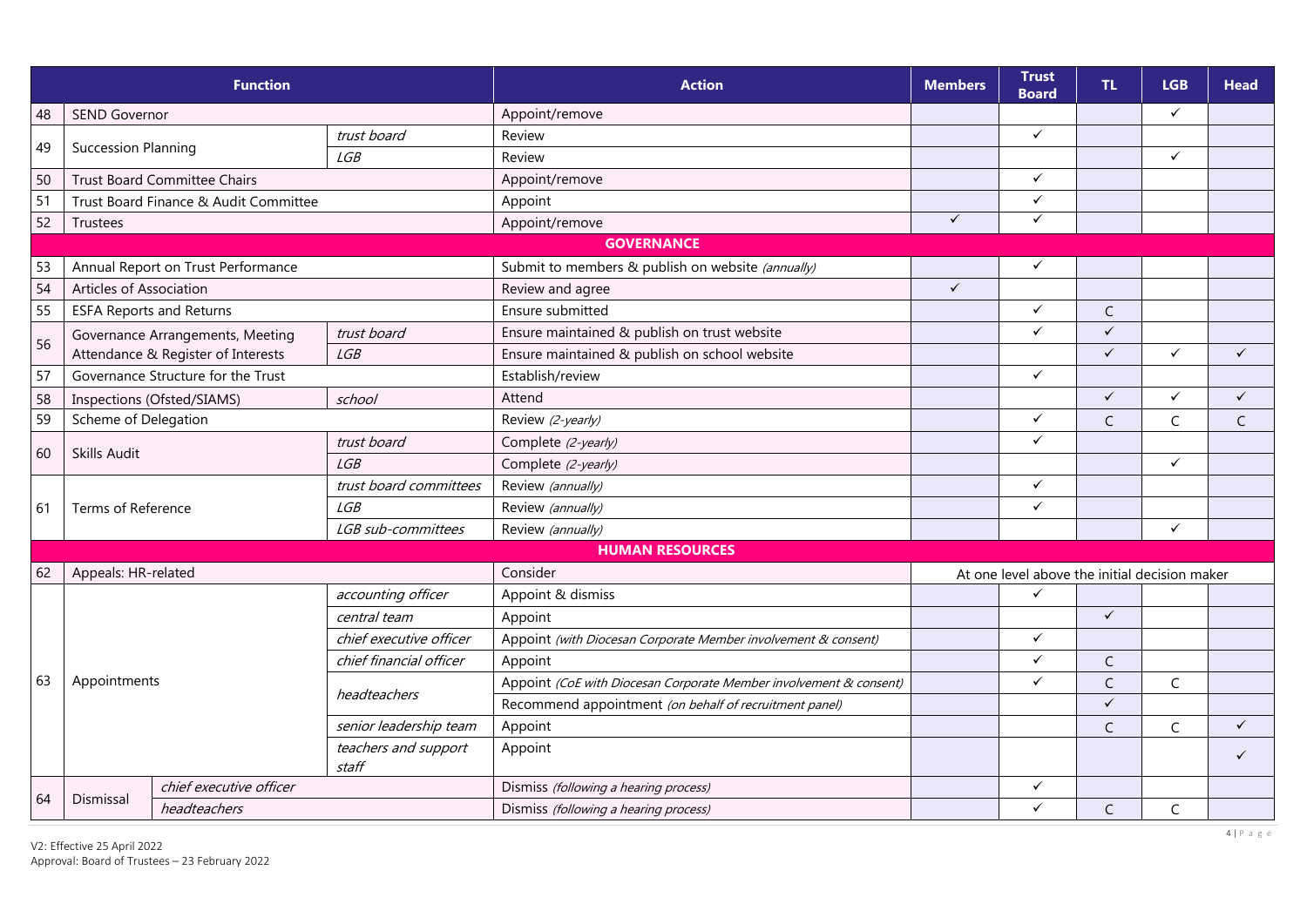|                                  |                               |                                       | <b>Function</b>                       |        | <b>Action</b>                                           | <b>Members</b> | <b>Trust</b><br><b>Board</b> | TL.                                                                                                               | <b>LGB</b>                                                                                                                      | <b>Head</b>  |
|----------------------------------|-------------------------------|---------------------------------------|---------------------------------------|--------|---------------------------------------------------------|----------------|------------------------------|-------------------------------------------------------------------------------------------------------------------|---------------------------------------------------------------------------------------------------------------------------------|--------------|
|                                  |                               |                                       | gross misconduct                      |        | Dismiss (following a hearing process)                   |                | ✓                            | $\mathsf{C}$                                                                                                      | C                                                                                                                               | $\mathsf{C}$ |
|                                  |                               | other<br>staff                        | misconduct                            |        | Dismiss (following a hearing process)                   |                |                              | $\mathsf C$                                                                                                       | $\checkmark$                                                                                                                    | $\mathsf C$  |
|                                  |                               | (school)                              | other (with equality implications)    |        | Dismiss (following a hearing process)                   |                | $\checkmark$                 | C                                                                                                                 | C                                                                                                                               |              |
|                                  |                               |                                       | other (with no equality implications) |        | Dismiss (following a hearing process)                   |                |                              | C                                                                                                                 | $\mathsf{C}$                                                                                                                    | $\checkmark$ |
|                                  |                               |                                       | gross misconduct                      |        | Dismiss (following a hearing process)                   |                | $\checkmark$                 | $\mathsf{C}$                                                                                                      |                                                                                                                                 |              |
|                                  | other                         |                                       | misconduct                            |        | Dismiss (following a hearing process)                   |                | $\checkmark$                 | $\mathsf{C}$                                                                                                      |                                                                                                                                 |              |
|                                  |                               | staff<br>(central team)               | other (with equality implications)    |        | Dismiss (following a hearing process)                   |                | $\checkmark$                 | $\mathsf{C}$                                                                                                      |                                                                                                                                 |              |
|                                  |                               |                                       | other (with no equality implications) |        | Dismiss (following a hearing process)                   |                | C                            | $\checkmark$                                                                                                      |                                                                                                                                 |              |
|                                  |                               |                                       | policy & procedure                    |        | Approve and review                                      |                | $\checkmark$                 |                                                                                                                   |                                                                                                                                 |              |
|                                  |                               |                                       | chief executive officer               |        | Ensure undertaken                                       |                | $\checkmark$                 |                                                                                                                   |                                                                                                                                 |              |
|                                  | Performance Management        |                                       | headteachers                          |        | Ensure undertaken                                       |                |                              | $\checkmark$                                                                                                      | $\mathsf{C}$                                                                                                                    |              |
|                                  |                               |                                       | teachers                              |        | Ensure undertaken                                       |                |                              |                                                                                                                   |                                                                                                                                 | $\checkmark$ |
|                                  | headteachers<br>Salary Review |                                       | chief executive officer               |        | Approve                                                 |                | $\checkmark$                 |                                                                                                                   |                                                                                                                                 |              |
| 66                               |                               |                                       |                                       |        | Approve (until end of cycle for academic year 2021/22)  |                |                              | $\mathsf{C}$                                                                                                      | $\checkmark$                                                                                                                    |              |
|                                  | Recommendations               |                                       | headteachers                          |        | Approve (from start of cycle for academic year 2022/23) |                | $\checkmark$                 | $\mathsf{C}$                                                                                                      | C                                                                                                                               |              |
|                                  |                               | teachers                              |                                       |        | Approve                                                 |                |                              |                                                                                                                   | $\checkmark$                                                                                                                    |              |
| 67                               | Settlement Agreements         |                                       |                                       |        | Approve                                                 |                | $\checkmark$                 | $\mathsf{C}$                                                                                                      | $\mathsf{C}$                                                                                                                    | $\mathsf{C}$ |
|                                  |                               | school<br><b>Staffing Contractual</b> |                                       |        | Consider and implement (in liaison with CFO/HR Manager) |                |                              | $\mathsf{C}$                                                                                                      |                                                                                                                                 | $\checkmark$ |
|                                  | Changes                       |                                       | central team                          |        | Consider and implement (in liaison with CFO/HR Manager) |                |                              | $\checkmark$                                                                                                      |                                                                                                                                 |              |
|                                  |                               |                                       | school                                |        | Approve structure developed by head                     |                |                              | $\mathsf{C}$                                                                                                      | $\checkmark$<br>$\mathsf{C}$<br>$\mathsf C$<br>$\mathsf C$<br>$\checkmark$<br>$\mathsf{C}$<br>$\checkmark$<br>C<br>$\checkmark$ |              |
|                                  | <b>Staffing Structure</b>     |                                       | central team                          |        | Approve structure developed by TL                       |                | $\checkmark$                 | $\mathsf{C}$                                                                                                      |                                                                                                                                 |              |
| 65<br>68<br>69<br>70<br>71<br>72 |                               |                                       | chief executive officer               |        | Suspend & lift                                          |                | $\checkmark$                 | $\checkmark$<br>$\mathsf{C}$<br>$\mathsf{C}$<br>$\mathsf{C}$<br>$\checkmark$<br>$\checkmark$<br>C<br>$\checkmark$ |                                                                                                                                 |              |
|                                  |                               | headteacher                           |                                       |        | Suspend                                                 |                | $\mathsf C$                  |                                                                                                                   |                                                                                                                                 |              |
|                                  |                               |                                       |                                       |        | Lift                                                    |                | $\checkmark$                 |                                                                                                                   |                                                                                                                                 |              |
|                                  | Suspension:                   |                                       |                                       |        | Suspend                                                 |                |                              |                                                                                                                   |                                                                                                                                 |              |
|                                  |                               |                                       | all other staff (school)              |        | Lift                                                    |                |                              |                                                                                                                   |                                                                                                                                 |              |
|                                  |                               |                                       |                                       |        | Suspend                                                 |                | $\mathsf C$                  |                                                                                                                   |                                                                                                                                 |              |
|                                  |                               |                                       | all other staff (central team)        |        | Lift                                                    |                | C                            |                                                                                                                   |                                                                                                                                 |              |
|                                  |                               |                                       | school                                |        | Issue (outside of hearing process)                      |                |                              |                                                                                                                   |                                                                                                                                 |              |
|                                  | Warnings/Final Warnings       |                                       | central team                          |        | Issue (outside of hearing process)                      |                | C                            |                                                                                                                   |                                                                                                                                 |              |
|                                  |                               |                                       |                                       |        | <b>SAFEGUARDING</b>                                     |                |                              |                                                                                                                   |                                                                                                                                 |              |
|                                  |                               | Designated Safeguarding Leads         |                                       | school | Ensure appointed                                        |                |                              |                                                                                                                   |                                                                                                                                 |              |